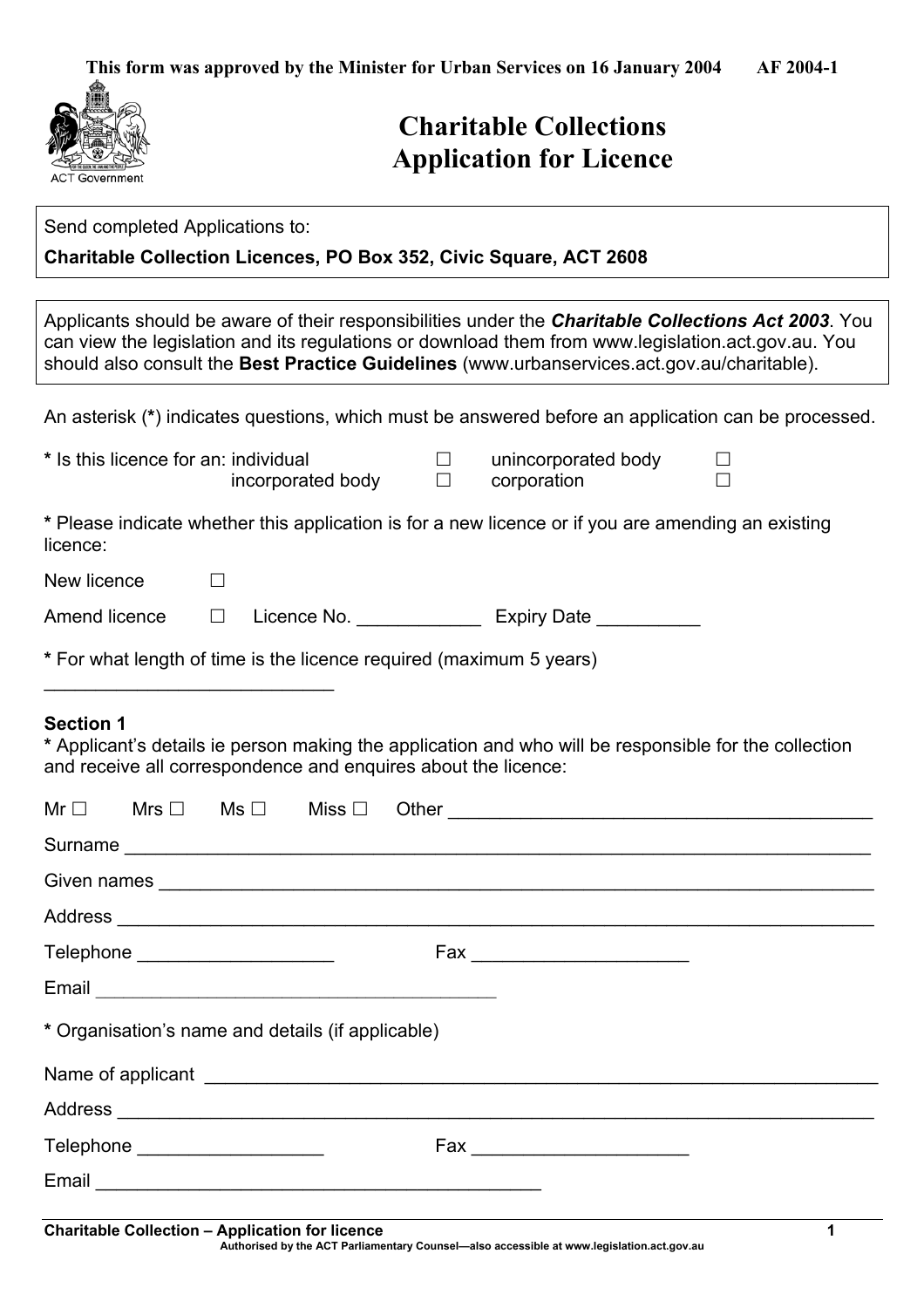**This form was approved by the Minister for Urban Services on 16 January 2004 AF 2004-1 \*** In the case of an unincorporated body applying for the licence, is the executive officer completing this application the nominated person for the applicant body in relation to the licence?

 $Yes \Box$  No  $\Box$ 

**\*** If no, please prove details of the "nominated person" and ensure that the nominated person completes and signs the declaration on page 7.

|            |  |                                 |  | Surname                                                                                                        |
|------------|--|---------------------------------|--|----------------------------------------------------------------------------------------------------------------|
|            |  |                                 |  |                                                                                                                |
|            |  |                                 |  |                                                                                                                |
|            |  | Telephone _____________________ |  | Fax ____________________                                                                                       |
|            |  |                                 |  |                                                                                                                |
|            |  |                                 |  |                                                                                                                |
| Section 2. |  |                                 |  | - Contractor Andreas Andreas Andreas Andreas Andreas Andreas Andreas Andreas Andreas Andreas Andreas Andreas A |

**\*** In the case of a corporation, is the corporation externally administered? ie

| (a) is it being wound up?                                       | $Yes \Box \quad No \Box$  |                                         |
|-----------------------------------------------------------------|---------------------------|-----------------------------------------|
| (b) has a receiver been appointed?                              | $Yes \Box \quad No \Box$  |                                         |
| (c) is it under administration?                                 | $Yes \Box \qquad No \Box$ |                                         |
| (d) is it subject to a deed of company agreement? Yes $\square$ |                           | $\overline{\mathsf{N}}\mathsf{o}\,\Box$ |
|                                                                 |                           |                                         |

(e) has it entered into a compromise arrangement with another person, the administration of which has not been concluded?  $Yes \Box \qquad No \Box$ 

#### **Section 3.**

**\*** Purpose of the collection. Please state briefly who will benefit from the collection, what the proceeds of the collection will be used for, or how this will be achieved. This statement justifies the collection is for a charitable purpose. Example: 'welfare services for needy Australians'. Please include the name of the charity/charities to which benefits/proceeds will go.

 $\_$ 

 $\_$  , and the state of the state of the state of the state of the state of the state of the state of the state of the state of the state of the state of the state of the state of the state of the state of the state of the

\_\_\_\_\_\_\_\_\_\_\_\_\_\_\_\_\_\_\_\_\_\_\_\_\_\_\_\_\_\_\_\_\_\_\_\_\_\_\_\_\_\_\_\_\_\_\_\_\_\_\_\_\_\_\_\_\_\_\_\_\_\_\_\_\_\_\_\_\_\_\_\_\_\_\_\_\_\_\_\_\_

\_\_\_\_\_\_\_\_\_\_\_\_\_\_\_\_\_\_\_\_\_\_\_\_\_\_\_\_\_\_\_\_\_\_\_\_\_\_\_\_\_\_\_\_\_\_\_\_\_\_\_\_\_\_\_\_\_\_\_\_\_\_\_\_\_\_\_\_\_\_\_\_\_\_\_\_\_\_\_\_\_

 $\_$  , and the state of the state of the state of the state of the state of the state of the state of the state of the state of the state of the state of the state of the state of the state of the state of the state of the

Has the collection been approved by this charity or charities?

 $Yes \Box$  No  $\Box$ 

Please attach written authorisation by the charity or charities for the applicant to undertake this collection if the application is NOT being made by the charity itself.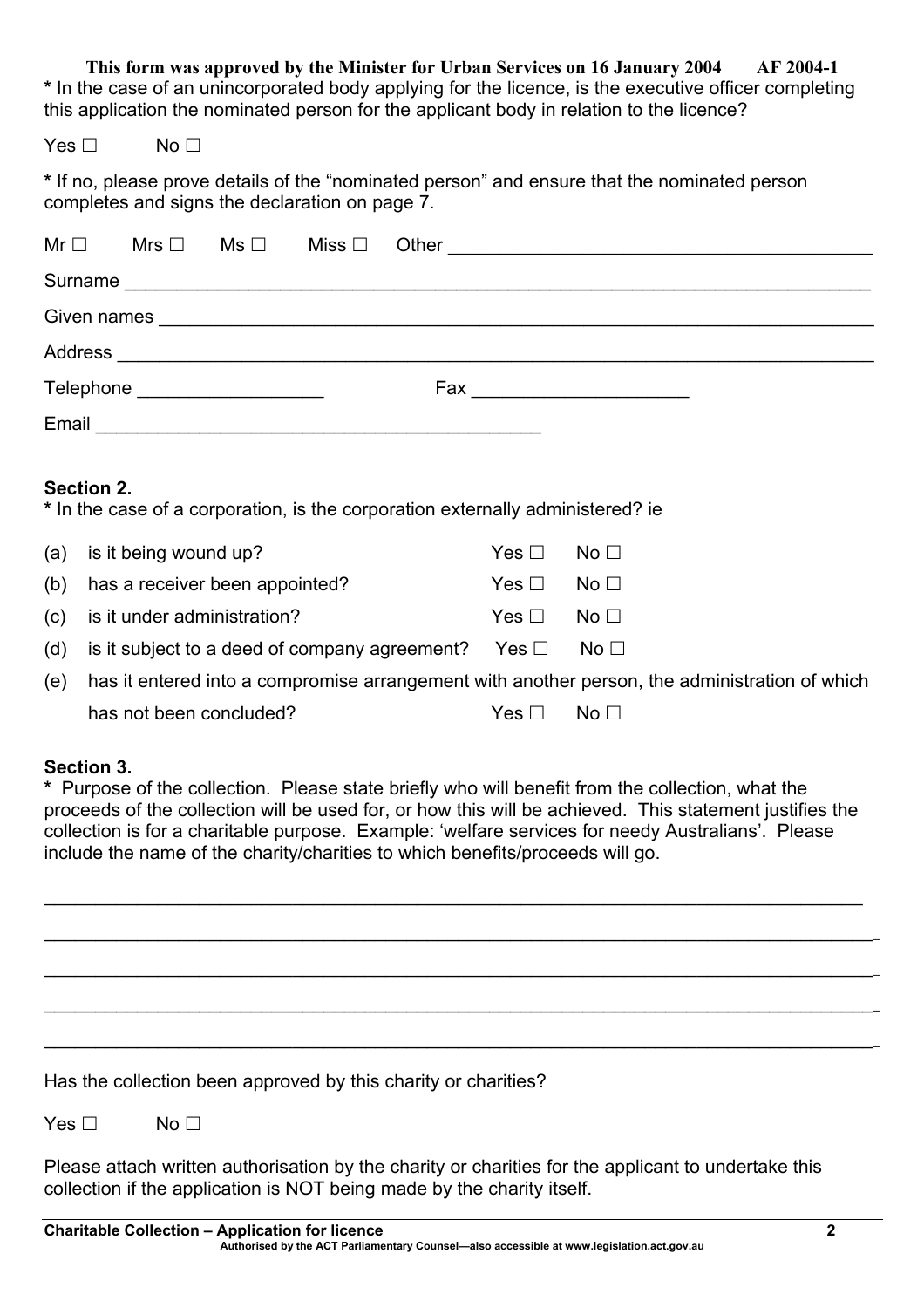#### **This form was approved by the Minister for Urban Services on 16 January 2004 AF 2004-1 Section 4.**

**\*** Please indicate how the applicant will undertake the collection and provide details of the time period during which the collection will be conducted. (If the collection is of more than one type, please provide relevant information for each type)

□ **Personal** (includes door to door and public place collections) From:  $\frac{1}{2}$   $\frac{1}{2}$  to  $\frac{1}{2}$   $\frac{1}{2}$ dd mm yr dd mm yr

What time of day will the collection be undertaken?

# **Telephone**

From: \_\_\_\_\_\_/\_\_\_\_/\_\_\_\_\_\_\_ to \_\_\_\_\_/\_\_\_\_\_/\_\_\_\_\_\_\_ dd mm yr dd mm yr

What time of day will the collection be undertaken?

| $\Box$ Written appeals (includes written requests posted, addressed, sent or delivered to a person)                                                                                                                                    |
|----------------------------------------------------------------------------------------------------------------------------------------------------------------------------------------------------------------------------------------|
| From: $\frac{1}{\frac{d}{d}} \frac{1}{\frac{dm}{d}}$ $\frac{1}{\frac{v}{d}}$ to $\frac{1}{\frac{d}{d}} \frac{1}{\frac{dm}{d}}$                                                                                                         |
| $\Box$ Internet<br>From: $\frac{1}{\frac{d}{d}} \frac{1}{\frac{dm}{d}}$ $\frac{1}{\frac{v}{d}}$ to $\frac{1}{\frac{d}{d}} \frac{1}{\frac{dm}{d}}$                                                                                      |
| $\Box$ Other forms of electronic communication (see Electronic Transactions Act 2001)                                                                                                                                                  |
| (please specify)                                                                                                                                                                                                                       |
| From: $\frac{1}{\frac{d}{d}} \frac{1}{\frac{dm}{d}}$ $\frac{1}{\frac{v}{d}}$ to $\frac{1}{\frac{d}{d}} \frac{1}{\frac{dm}{d}}$                                                                                                         |
| What time of day will the collection be undertaken?                                                                                                                                                                                    |
| $\Box$ Collection bins (including clothing bins and any receptacle for receiving money or donations)<br>From: $\frac{1}{\frac{d}{d}} \frac{1}{\frac{dm}{d}}$ $\frac{1}{\frac{v}{d}}$ to $\frac{1}{\frac{d}{d}} \frac{1}{\frac{dm}{d}}$ |
| (eg. fetes, fairs, markets, open days, badge days etc.)<br>From: $\frac{1}{\frac{d}{d}} \frac{1}{\frac{dm}{d}}$ $\frac{1}{\frac{v}{d}}$ to $\frac{1}{\frac{d}{d}} \frac{1}{\frac{dm}{d}}$                                              |
| What time of day will the collection be undertaken?                                                                                                                                                                                    |
| □ Other (please specify)<br>(eg. fetes, fairs, markets, open days, badge days etc.)                                                                                                                                                    |
| From: $\frac{1}{\text{dd}}$ $\frac{1}{\text{mm}}$ $\frac{1}{\text{vr}}$ to $\frac{1}{\text{dd}}$ $\frac{1}{\text{mm}}$                                                                                                                 |
| What time of day will the collection be undertaken?                                                                                                                                                                                    |
| $\Box$ Other (please specify)<br>(eg. fetes, fairs, markets, open days, badge days etc.)                                                                                                                                               |
| From: $\frac{1}{\frac{d}{d}} \frac{1}{m m} \frac{1}{y r}$ to $\frac{1}{\frac{d}{d}} \frac{1}{m m} \frac{1}{y r}$                                                                                                                       |
| What time of day will the collection be undertaken?                                                                                                                                                                                    |
| <b>Charitable Collection - Application for licence</b><br>3                                                                                                                                                                            |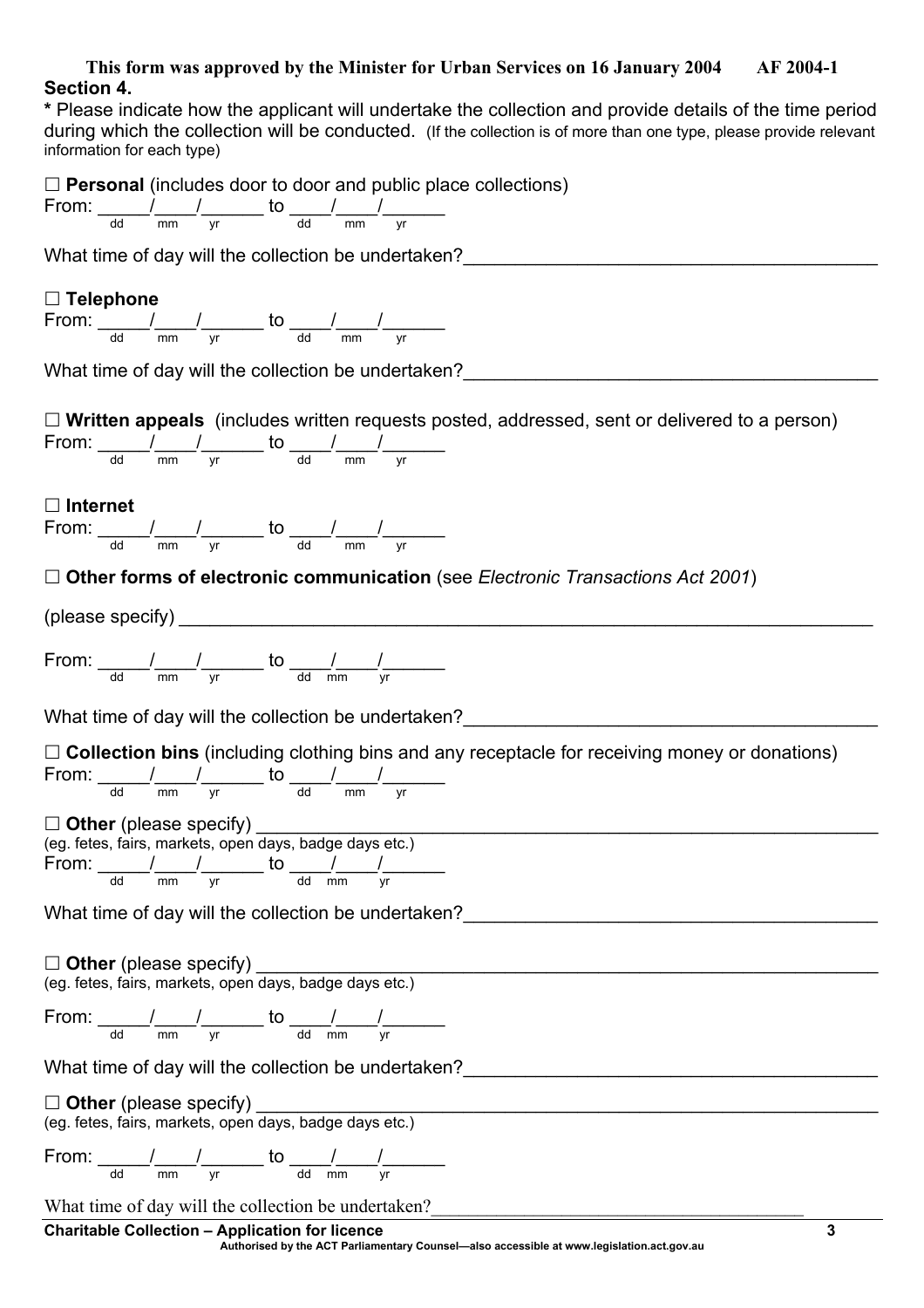| This form was approved by the Minister for Urban Services on 16 January 2004 AF 2004-1<br>Section 5.<br>*Will you employ a commercial fundraiser to be paid for any aspect of any collection?                     |
|-------------------------------------------------------------------------------------------------------------------------------------------------------------------------------------------------------------------|
| $Yes \Box$ No $\Box$                                                                                                                                                                                              |
| If yes, please provide details:                                                                                                                                                                                   |
|                                                                                                                                                                                                                   |
|                                                                                                                                                                                                                   |
|                                                                                                                                                                                                                   |
|                                                                                                                                                                                                                   |
| Telephone _____________________                                                                                                                                                                                   |
| Email 2008 2009 2009 2009 2009 2010 2021 2022 2023 2024 2022 2023 2024 2022 2023 2024 2022 2023 2024 2025 2026                                                                                                    |
| Please provide details of the activity to be undertaken by the commercial fundraiser, including the<br>time period that the activity will be carried out (if different to the information provided in Section 3). |

Please provide details of remuneration payable to the commercial fundraiser or how the remuneration will be calculated.

 $\_$  , and the contribution of the contribution of the contribution of the contribution of the contribution of  $\mathcal{L}_\text{max}$ 

 $\_$  , and the contribution of the contribution of the contribution of the contribution of the contribution of  $\mathcal{L}_\text{max}$ 

 $\mathcal{L}_\mathcal{L} = \mathcal{L}_\mathcal{L} = \mathcal{L}_\mathcal{L} = \mathcal{L}_\mathcal{L} = \mathcal{L}_\mathcal{L} = \mathcal{L}_\mathcal{L} = \mathcal{L}_\mathcal{L} = \mathcal{L}_\mathcal{L} = \mathcal{L}_\mathcal{L} = \mathcal{L}_\mathcal{L} = \mathcal{L}_\mathcal{L} = \mathcal{L}_\mathcal{L} = \mathcal{L}_\mathcal{L} = \mathcal{L}_\mathcal{L} = \mathcal{L}_\mathcal{L} = \mathcal{L}_\mathcal{L} = \mathcal{L}_\mathcal{L}$ 

 $\_$  , and the contribution of the contribution of the contribution of the contribution of the contribution of  $\mathcal{L}_\text{max}$ 

 $\_$  , and the contribution of the contribution of the contribution of the contribution of the contribution of  $\mathcal{L}_\text{max}$ 

 $\_$  , and the contribution of the contribution of the contribution of the contribution of the contribution of  $\mathcal{L}_\text{max}$ 

 $\mathcal{L}_\mathcal{L} = \mathcal{L}_\mathcal{L} = \mathcal{L}_\mathcal{L} = \mathcal{L}_\mathcal{L} = \mathcal{L}_\mathcal{L} = \mathcal{L}_\mathcal{L} = \mathcal{L}_\mathcal{L} = \mathcal{L}_\mathcal{L} = \mathcal{L}_\mathcal{L} = \mathcal{L}_\mathcal{L} = \mathcal{L}_\mathcal{L} = \mathcal{L}_\mathcal{L} = \mathcal{L}_\mathcal{L} = \mathcal{L}_\mathcal{L} = \mathcal{L}_\mathcal{L} = \mathcal{L}_\mathcal{L} = \mathcal{L}_\mathcal{L}$ 

 $\_$  , and the contribution of the contribution of the contribution of the contribution of the contribution of  $\mathcal{L}_\text{max}$ 

 $\_$  , and the contribution of the contribution of the contribution of the contribution of the contribution of  $\mathcal{L}_\text{max}$ 

(If more than one commercial fundraiser is to be engaged please provide an attachment with relevant details for all other fundraisers)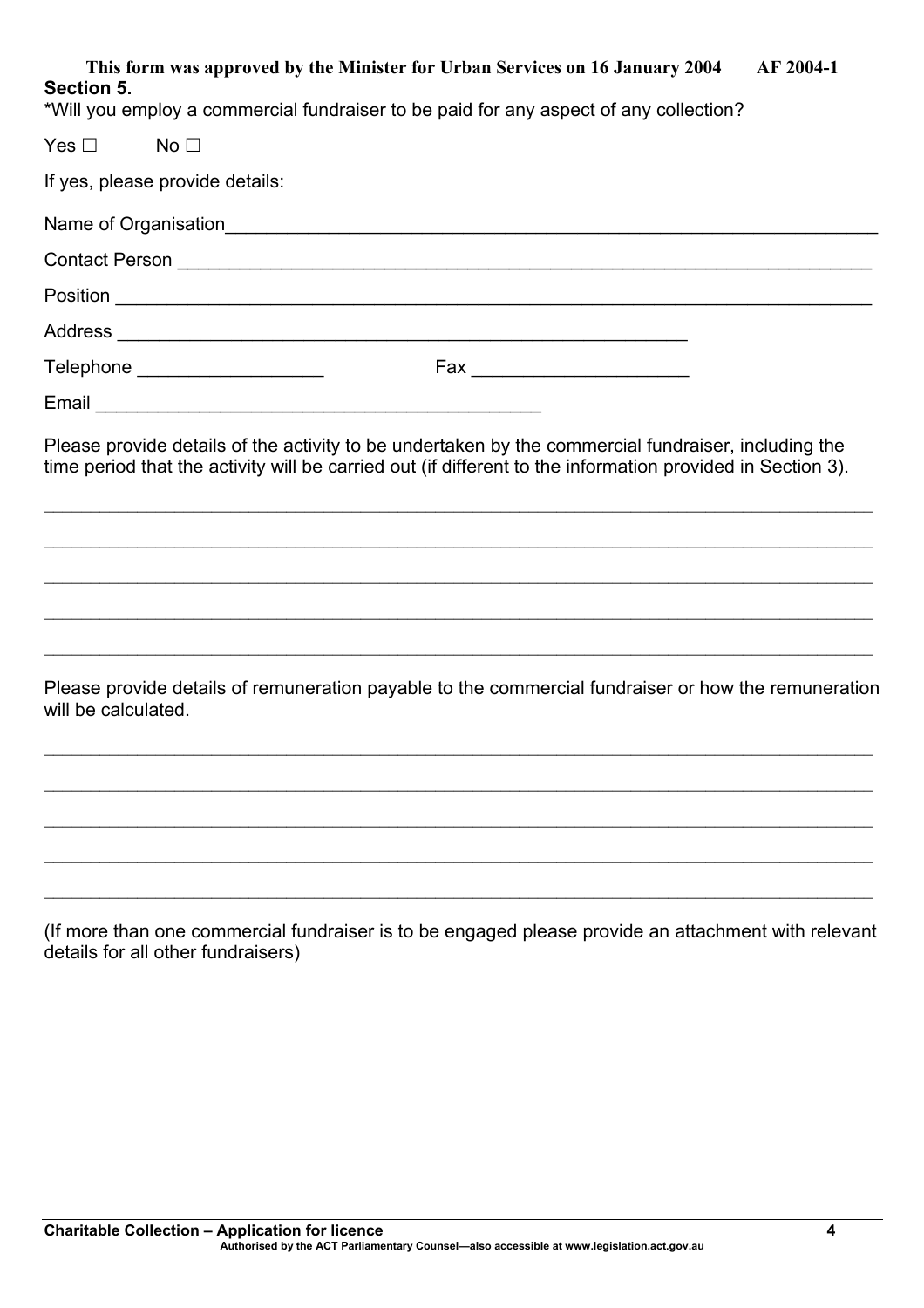| This form was approved by the Minister for Urban Services on 16 January 2004<br>AF 2004-1<br>Section 6.                                                                                                     |
|-------------------------------------------------------------------------------------------------------------------------------------------------------------------------------------------------------------|
| *Will any retail business be conducted to generate collection proceeds?                                                                                                                                     |
| Yes $\Box$<br>No <sub>1</sub>                                                                                                                                                                               |
| If yes, please provide details:                                                                                                                                                                             |
|                                                                                                                                                                                                             |
|                                                                                                                                                                                                             |
|                                                                                                                                                                                                             |
|                                                                                                                                                                                                             |
| Telephone _____________________                                                                                                                                                                             |
|                                                                                                                                                                                                             |
| Please provide details of the activity to be undertaken by the retail business, including the time period<br>that the activity will be carried out (if different to the information provided in Section 3). |
|                                                                                                                                                                                                             |
| ,我们也不能在这里的人,我们也不能在这里的人,我们也不能在这里的人,我们也不能在这里的人,我们也不能在这里的人,我们也不能在这里的人,我们也不能在这里的人,我们也<br>Please provide details of remuneration payable to the retail business or how the remuneration will be<br>calculated.   |
|                                                                                                                                                                                                             |
| (If more than one retail business is to be engaged please provide an attachment with relevant details<br>for all other businesses)                                                                          |
| Section 7.<br>*Have you ever held a licence in the ACT to carry out a collection for charitable purposes?                                                                                                   |
| Yes $\Box$<br>No <sub>1</sub>                                                                                                                                                                               |

If yes, please provide details of this activity and the period of time over which the activity was carried out.

 $\mathcal{L}_\mathcal{L} = \mathcal{L}_\mathcal{L} = \mathcal{L}_\mathcal{L} = \mathcal{L}_\mathcal{L} = \mathcal{L}_\mathcal{L} = \mathcal{L}_\mathcal{L} = \mathcal{L}_\mathcal{L} = \mathcal{L}_\mathcal{L} = \mathcal{L}_\mathcal{L} = \mathcal{L}_\mathcal{L} = \mathcal{L}_\mathcal{L} = \mathcal{L}_\mathcal{L} = \mathcal{L}_\mathcal{L} = \mathcal{L}_\mathcal{L} = \mathcal{L}_\mathcal{L} = \mathcal{L}_\mathcal{L} = \mathcal{L}_\mathcal{L}$ 

 $\_$  , and the contribution of the contribution of the contribution of the contribution of the contribution of  $\mathcal{L}_\text{max}$ 

 $\_$  , and the contribution of the contribution of the contribution of the contribution of the contribution of  $\mathcal{L}_\text{max}$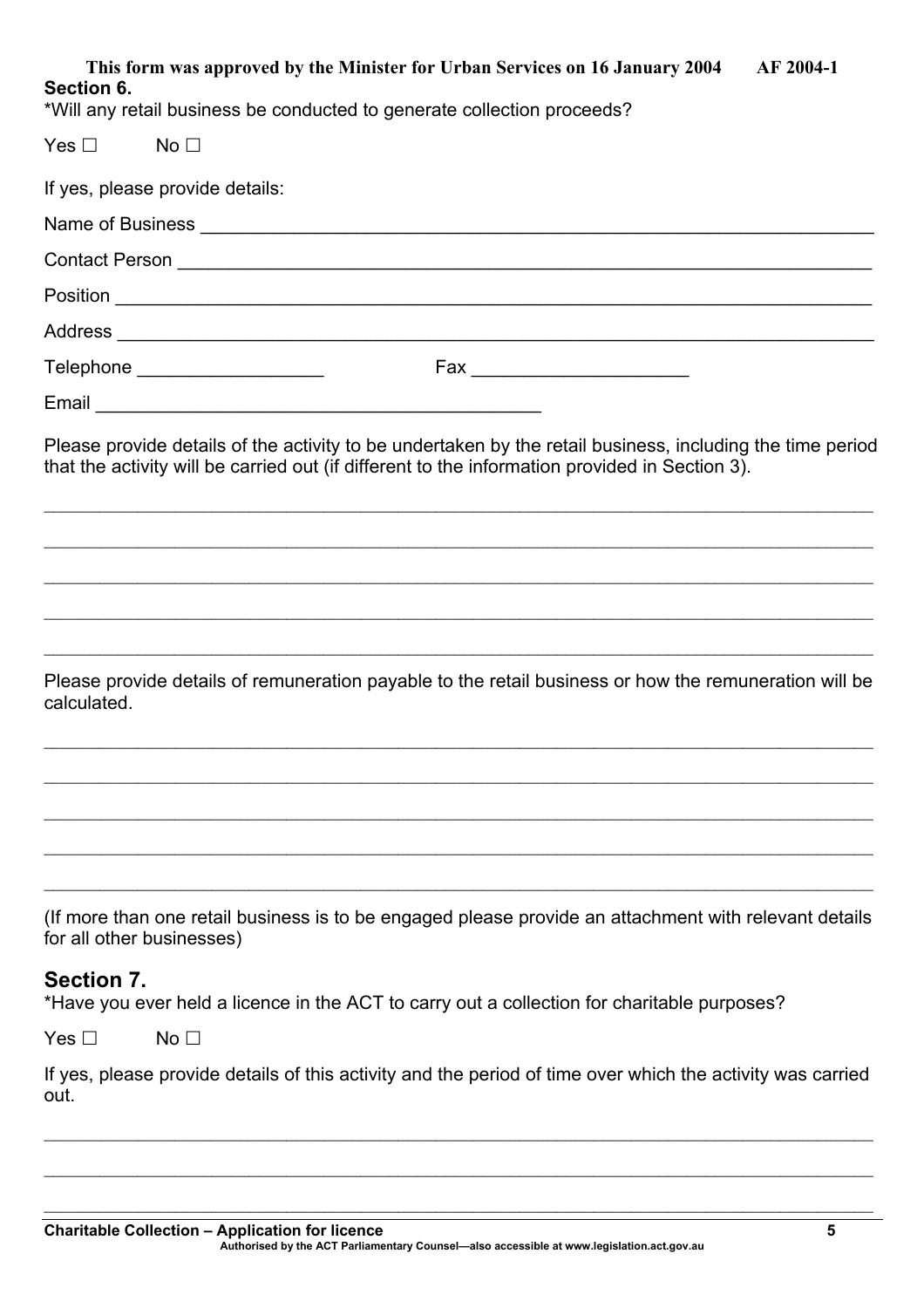\*Have you or an associate ever had a licence to carry out a collection for charitable purposes suspended or cancelled in the ACT or elsewhere? NB. A person is an associate in relation to an application for a licence if the person can, or will be able to, have significant influence over, or in relation to the carrying out of a collection to which this application relates.

 $\_$  , and the contribution of the contribution of the contribution of the contribution of the contribution of  $\mathcal{L}_\text{max}$ 

 $\mathcal{L}_\mathcal{L} = \mathcal{L}_\mathcal{L} = \mathcal{L}_\mathcal{L} = \mathcal{L}_\mathcal{L} = \mathcal{L}_\mathcal{L} = \mathcal{L}_\mathcal{L} = \mathcal{L}_\mathcal{L} = \mathcal{L}_\mathcal{L} = \mathcal{L}_\mathcal{L} = \mathcal{L}_\mathcal{L} = \mathcal{L}_\mathcal{L} = \mathcal{L}_\mathcal{L} = \mathcal{L}_\mathcal{L} = \mathcal{L}_\mathcal{L} = \mathcal{L}_\mathcal{L} = \mathcal{L}_\mathcal{L} = \mathcal{L}_\mathcal{L}$ 

 $\_$  , and the contribution of the contribution of the contribution of the contribution of the contribution of  $\mathcal{L}_\text{max}$ 

 $\_$  , and the contribution of the contribution of the contribution of the contribution of the contribution of  $\mathcal{L}_\text{max}$ 

 $\mathcal{L}_\mathcal{L} = \mathcal{L}_\mathcal{L} = \mathcal{L}_\mathcal{L} = \mathcal{L}_\mathcal{L} = \mathcal{L}_\mathcal{L} = \mathcal{L}_\mathcal{L} = \mathcal{L}_\mathcal{L} = \mathcal{L}_\mathcal{L} = \mathcal{L}_\mathcal{L} = \mathcal{L}_\mathcal{L} = \mathcal{L}_\mathcal{L} = \mathcal{L}_\mathcal{L} = \mathcal{L}_\mathcal{L} = \mathcal{L}_\mathcal{L} = \mathcal{L}_\mathcal{L} = \mathcal{L}_\mathcal{L} = \mathcal{L}_\mathcal{L}$ 

 $Yes \Box$  No  $\Box$ 

If yes, please provide details.

**\*** Have you or an associate ever been convicted (in the ACT or elsewhere) of an offence involving fraud or dishonesty? NB. A person is an associate in relation to an application for a licence if the person can, or will be able to, have significant influence over, or in relation to the carrying out of a collection to which this application relates.

 $\_$  , and the contribution of the contribution of the contribution of the contribution of the contribution of  $\mathcal{L}_\text{max}$ 

 $\_$  , and the contribution of the contribution of the contribution of the contribution of the contribution of  $\mathcal{L}_\text{max}$ 

 $\mathcal{L}_\mathcal{L} = \mathcal{L}_\mathcal{L} = \mathcal{L}_\mathcal{L} = \mathcal{L}_\mathcal{L} = \mathcal{L}_\mathcal{L} = \mathcal{L}_\mathcal{L} = \mathcal{L}_\mathcal{L} = \mathcal{L}_\mathcal{L} = \mathcal{L}_\mathcal{L} = \mathcal{L}_\mathcal{L} = \mathcal{L}_\mathcal{L} = \mathcal{L}_\mathcal{L} = \mathcal{L}_\mathcal{L} = \mathcal{L}_\mathcal{L} = \mathcal{L}_\mathcal{L} = \mathcal{L}_\mathcal{L} = \mathcal{L}_\mathcal{L}$ 

 $\_$  , and the contribution of the contribution of the contribution of the contribution of the contribution of  $\mathcal{L}_\text{max}$ 

 $\_$  , and the contribution of the contribution of the contribution of the contribution of the contribution of  $\mathcal{L}_\text{max}$ 

| Yes $\square$ | No <sub>1</sub> |  |
|---------------|-----------------|--|
|---------------|-----------------|--|

If yes, please provide details.

**\*** Are you taking the benefit of any law for the relief of bankruptcy or insolvent debtors or is any part of your income assigned for the benefit of creditors?

 $\_$  , and the contribution of the contribution of the contribution of the contribution of the contribution of  $\mathcal{L}_\text{max}$ 

 $\mathcal{L}_\mathcal{L} = \mathcal{L}_\mathcal{L} = \mathcal{L}_\mathcal{L} = \mathcal{L}_\mathcal{L} = \mathcal{L}_\mathcal{L} = \mathcal{L}_\mathcal{L} = \mathcal{L}_\mathcal{L} = \mathcal{L}_\mathcal{L} = \mathcal{L}_\mathcal{L} = \mathcal{L}_\mathcal{L} = \mathcal{L}_\mathcal{L} = \mathcal{L}_\mathcal{L} = \mathcal{L}_\mathcal{L} = \mathcal{L}_\mathcal{L} = \mathcal{L}_\mathcal{L} = \mathcal{L}_\mathcal{L} = \mathcal{L}_\mathcal{L}$ 

 $\_$  , and the contribution of the contribution of the contribution of the contribution of the contribution of  $\mathcal{L}_\text{max}$ 

 $\_$  , and the contribution of the contribution of the contribution of the contribution of the contribution of  $\mathcal{L}_\text{max}$ 

 $\mathcal{L}_\mathcal{L} = \{ \mathcal{L}_\mathcal{L} = \{ \mathcal{L}_\mathcal{L} = \{ \mathcal{L}_\mathcal{L} = \{ \mathcal{L}_\mathcal{L} = \{ \mathcal{L}_\mathcal{L} = \{ \mathcal{L}_\mathcal{L} = \{ \mathcal{L}_\mathcal{L} = \{ \mathcal{L}_\mathcal{L} = \{ \mathcal{L}_\mathcal{L} = \{ \mathcal{L}_\mathcal{L} = \{ \mathcal{L}_\mathcal{L} = \{ \mathcal{L}_\mathcal{L} = \{ \mathcal{L}_\mathcal{L} = \{ \mathcal{L}_\mathcal{$ 

 $Yes \Box$  No  $\Box$ 

If yes, please provide details.